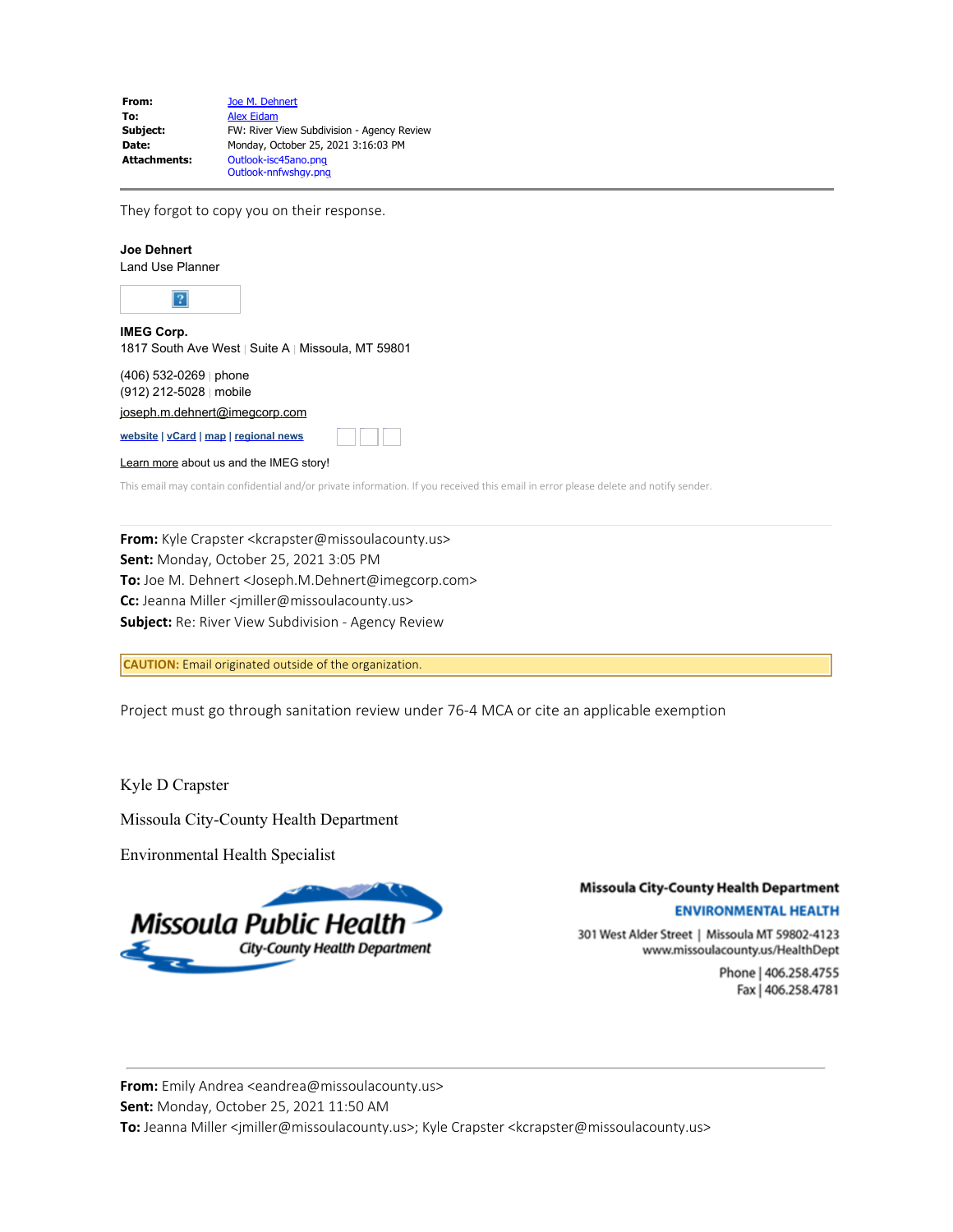**Emily Andrea**

**Environmental Health Specialist**

**Missoula City-County Health Department**

**406-258-4755**



**From:** envhealth <envhealth@missoulacounty.us> **Sent:** Monday, October 25, 2021 11:36 AM **To:** Emily Andrea <eandrea@missoulacounty.us> **Subject:** FW: River View Subdivision - Agency Review

## **From:** Joe M. Dehnert <Joseph.M.Dehnert@imegcorp.com>

**Sent:** Monday, October 25, 2021 10:50 AM

**To:** banzigerw@ci.missoula.mt.us; mmccrea@ci.missoula.mt.us; lmeans@ci.missoula.mt.us; fraserd@ci.missoula.mt.us; firebureau@ci.missoula.mt.us; sebastiana <sebastiana@ci.missoula.mt.us>; Gordy Hughes <ghughes@ci.missoula.mt.us>; whitej <whitej@ci.missoula.mt.us>; pdadmin@ci.missoula.mt.us; rstepper@ci.missoula.mt.us; kamurar@ci.missoula.mt.us; envhealth <envhealth@missoulacounty.us>; Ben Schmidt <bschmidt@missoulacounty.us>; Elena Evans <eevans@missoulacounty.us>; waterquality <waterquality@missoulacounty.us>; Donna Gaukler <gauklerd@ci.missoula.mt.us>; mcleodn@ci.missoula.mt.us; Neil Miner <minern@ci.missoula.mt.us>; Grant Carlton <CarltonG@ci.missoula.mt.us>; andersonm@ci.missoula.mt.us; selvaged@ci.missoula.mt.us; gordonn@ci.missoula.mt.us; keenej@ci.missoula.mt.us; Logan McInnis <McInnisL@ci.missoula.mt.us>; Ross Mollenhauer <mollenhauerr@ci.missoula.mt.us>; Troy Monroe <tmonroe@ci.missoula.mt.us>; wilsona <wilsona@ci.missoula.mt.us>; bweiss@ci.missoula.mt.us; Tracy Campbell <campbelltl@ci.missoula.mt.us>; Andy Schultz <SchultzA@ci.missoula.mt.us>; Corey Aldridge <caldridge@mountainline.com>; Jennifer Sweten <jsweten@mountainline.com>; cwoodrow@mountainline.com; dstone@mountainline.com; Ellen Buchanan <buchanane@ci.missoula.mt.us>; gasst@ci.missoula.mt.us; Bryce Christiaens <bchristiaens@missoulacounty.us>; Adriane Beck <abeck@missoulacounty.us>; Nick Holloway <nholloway@missoulacounty.us>; Cameron, Glen <gcameron@mt.gov>; cstover@mt.gov; cjensen@flymissoula.com; jnave@mt.gov; Rose, Sharon <shrose@mt.gov>; jodi\_bush@fws.gov; epehan@ci.missoula.mt.us; ldavidson@missoulahousing.org; ray@tippandbuley.com; vetbluemountain@gmail.com; Bauer, Chad <cbauer2@republicservices.com>; paul.dallapiazza@northwestern.com; John.Olson@CenturyLink.com; Larry.E.Ostwald@p66.com; erikl@meccoop.com; jjarrett@blackfoot.com; Kathryn.mcdonald@cskt.org; dreisig@hellgate.k12.mt.us; Robert Watson <rwatson@mcps.k12.mt.us>; bmcwilliams@mcps.k12.mt.us; lfagan@flymissoula.com; bellestad@flymissoula.com; Saxton, Bonnie <br />bsaxton@mt.gov> **Cc:** Danny G. Oberweiser <Daniel.G.Oberweiser@imegcorp.com>; Alex Eidam <eidama@ci.missoula.mt.us>